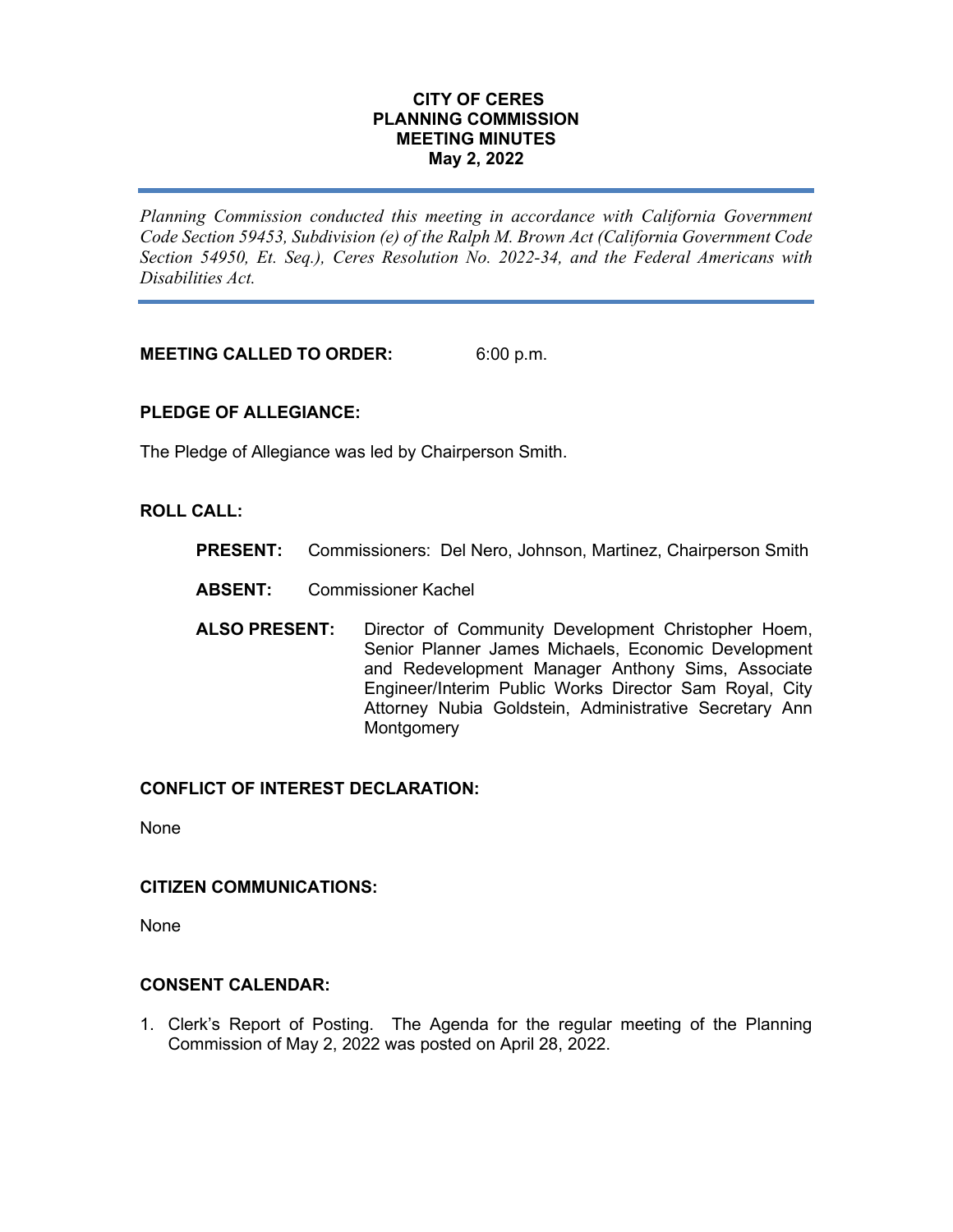Planning Commission Meeting Minutes May 2, 2022

ACTION: It was moved by Commissioner Del Nero; seconded by Chairperson Smith to approve the Consent Calendar. Motion passed by the following vote:

AYES: Commissioners Del Nero, Johnson, Martinez, Chairperson Smith NOES: None ABSENT: Commissioner Kachel

# **CONSIDERATION OF ITEMS REMOVED FROM THE CONSENT CALENDAR**

None

# **PUBLIC HEARINGS:**

3. Vesting Tentative Parcel Map (VTPM) 21-09; Site Plan Approval (SPA) 21-10 & Conditional Use Permit (CUP) 21-11; Proposal for a 58-unit apartment complex and one 4,000 square foot convenience store building with a gas station on four (4) proposed lots at the northwest corner of Morgan and Service Road. Raja Chandi Group, Inc., applicant.

Senior Planner, James Michaels presented the staff report.

Commission Discussion ensued regarding clarification of the number of required parking spaces and the number that are proposed.

Commissioner Martinez inquired about page 82 of the staff report, where it mentions there's going to be a separate free-standing, 60-unit mini storage facility on the south end of the lot, designed to add 60 more units by year three.

Mr. Michaels suggested that the applicant could speak to that, as he wasn't aware of that.

Chairperson Smith thanked Commissioner Martinez for that question, noting that's a good question and when the applicant has a chance, we'll ask about that.

## **The public hearing was opened at 6:20 p.m.**

## **The public hearing was closed at 6:20 p.m.**

Associate Engineer, Interim Public Works Director, Sam Royal requested to display the site map once again on the screen, inquiring if there are enough trash enclosures to accommodate 58 units.

Mr. Michaels explained that we have three of them there, which meets the minimum requirements.

Brief discussion ensued regarding if staff and the departments had a chance to review these plans prior to bringing this project forward. Staff explained that yes, they had and Mr. Hoem confirmed that he spoke with Toni Cordell, Public Works Administrative Analyst who reviewed the proposal and stated there was sufficient area and number of bins.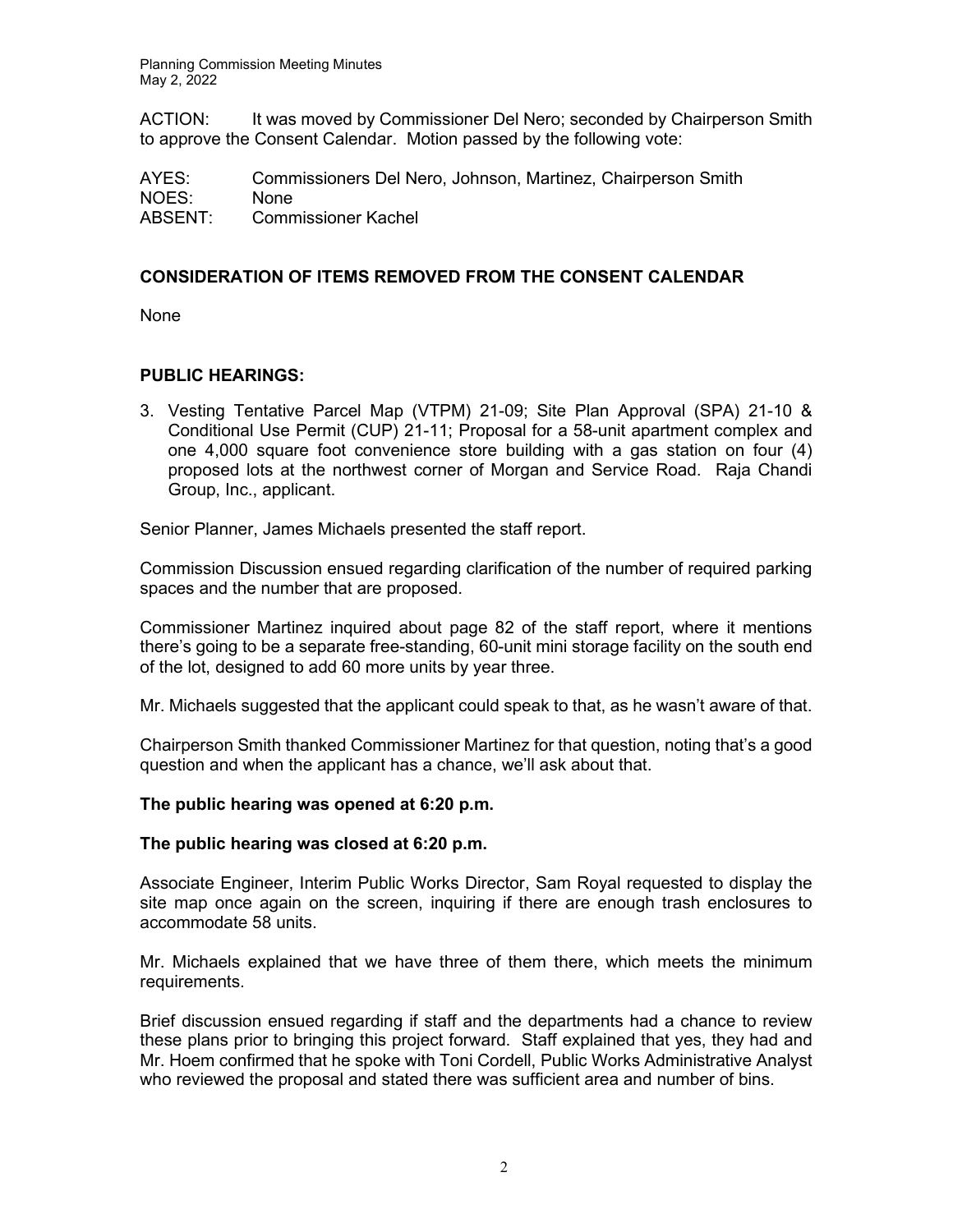# **The Public Hearing was re-opened at 6:22 p.m.**

# Veronica Vargas – applicant

Ms. Vargas told the Commission that it was a pleasure being here this evening to present this project after many months of hard work. They are delighted to have the opportunity to redefine this project and improve it a little bit. She explained that they purchased the site and submitted all the permits. They tried to work with the approved plans the Commission did approve back in 2019, and had some challenges on acquiring a tenant on the 8,000 square foot store. After many months of research and economic study, which is part of the agenda, they are here today. It's not very common, as usually the owners aren't open to show their revenues and return on revenues, but he is actually very open to share why this proposal makes sense to the City and is actually consistent with the General Plan policies of your community. She wanted to mention that this site plan and project actually have five of the General Plan policies met, which are:

- Promote infill; this development has a utilization of a parcel underused;
- Promote the development and commercial use surrounding by a land use that has not been utilized in a way and assist in the economic vitality of the area;
- This project encourages and shows a mixed-use of housing, allowing and encouraging of housing, of what's a commercial component;
- Multi-family residential design, which they are pleased to show this evening; and
- Commercial and office design development, which also will have a component of managerial and service provided to the community.

Ms. Vargas also added that this site will have two electric vehicle charging stations, which will help facilitate those who have other means to using fuel.

Ms. Vargas further addressed the garbage concern, stating they are consistent, but are open to work with staff, if we need to just figure out another way. But, she did want to mention that City staff has taken, in the last five months, a lot to work to warrant the project is updated to the new municipal code, and that's why there are the proposed 127 parking spaces. The previous project had fewer parking spaces that were approved. They also changed the aesthetics a little bit, and they considered it a little bit of an improvement to what it was before, by adding a different kind of fencing to the area, and a nice sound wall to provide a sound barrier from the commercial to the residential component. They agree with all the Conditions of Approval, but this morning they did have a conversation about allowing a U-turn on the new traffic signal over there. Other than that, they are happy to be to this stage and hoping to be able to be under construction within the next 4 to 5 months. She stated that she and her team are actually here; the engineers and architect are available for any further questions. She referenced page 98 of the staff report, noting the total investment from the owners is about \$3.5 million, with a projected revenue within 5 years of \$4.4 million; 40% return. They felt that staff was very clear that there was some doubt about putting another gas station in Ceres. So, they took that to heart, and contracted a professional service that provided a report, which had a typo; she believes Commissioner Martinez captured that. They wanted to retract that, but it was too late. They had already submitted the report and unfortunately there was a typographical error from the document preparer, and she apologized for that.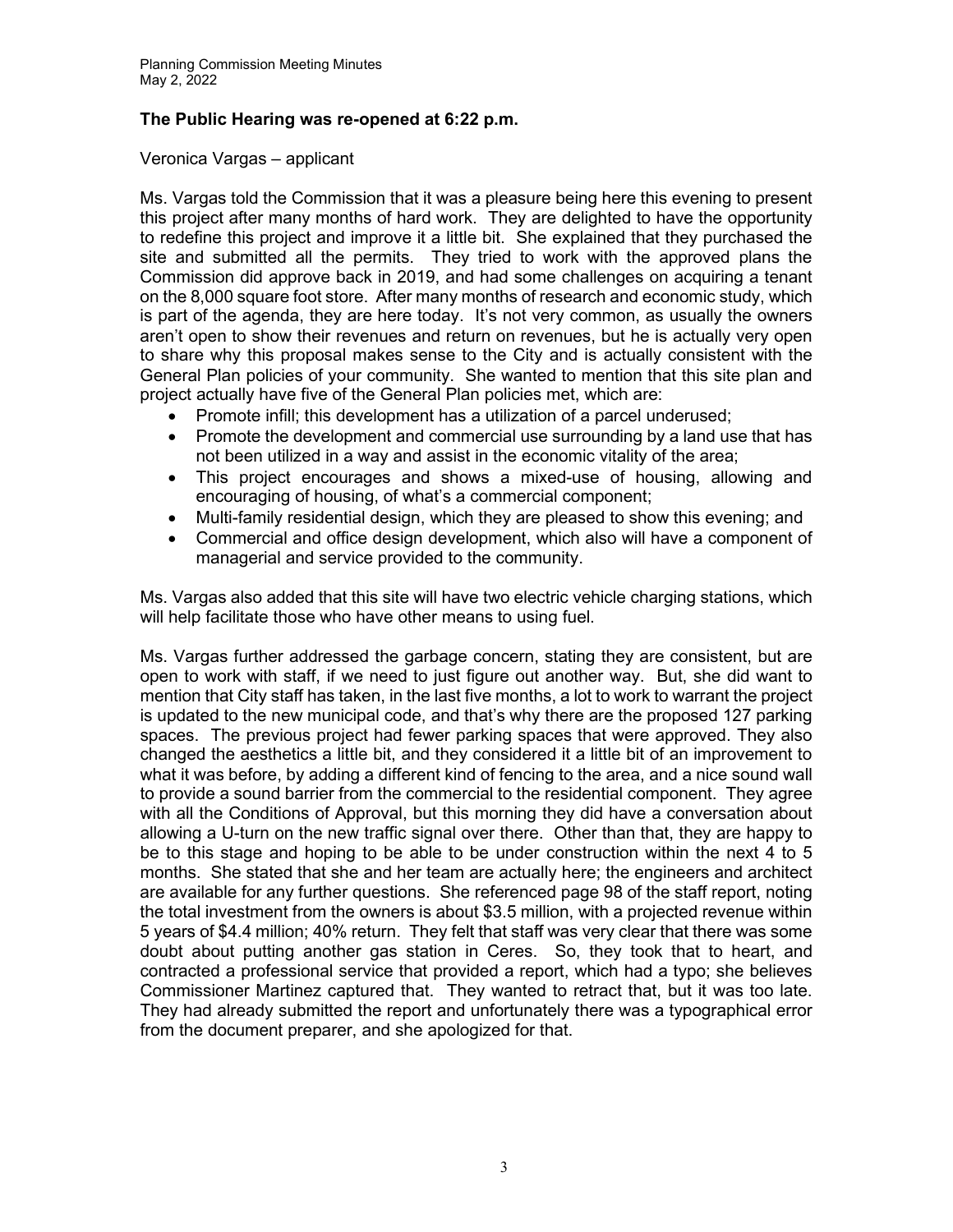Chairperson Smith thanked Ms. Vargas very much and clarified that the typo she is referring to is the section identified on page 82 as Other Services and asked if she could interpret what Ms. Vargas is saying, there won't be any 60 unit mini-storage facility at the south end.

• Dave Pratt, Ceres resident

Mr. Pratt inquired about the right-in, right-out access for the project and also about the apartments renting for market rate or low-income pricing.

Commissioner Smith explained that Mr. Michaels mentioned in his presentation that there would be some concrete barriers that would require right-in/right-out.

Mr. Michaels stated that when he last spoke with Ms. Vargas, these apartments were going to be market rate.

Commissioner Smith stated, given the concern expressed about the garbage containers and the adequacy of that; while she has no concerns about any other issue, she would like to make sure that staff works with applicant to make sure that we do have adequate garbage, as everyone knows that a few pieces of flying paper can make for a very messy environment in an otherwise nice area.

# **The Public Hearing was closed at 6:31 p.m.**

Director of Community Development, Christopher Hoem clarified with Chairperson Smith that her ask is that, despite the written Condition of Approval that says there will be three enclosures, that it will be however many enclosures are necessary based on what Public Works requires at the time a building permit is pulled for those enclosures.

Chairperson Smith confirmed that she understands that the condition is based on what the Public Works requirement is and she's assuming that's tied to a code or some other kind of requirement. She just would like there to be additional discussion at staff level to make sure that's the case and given the volume of folks that are going to be living here, that in spite of meeting the requirements, that it is adequate. She is not intending to add any condition on any motion.

ACTION: It was moved by Commissioner Johnson; seconded by Commissioner Del Nero to approve: Resolution 22-08, the Mitigated Negative Declaration; Resolution 22- 09, the Vesting Tentative Parcel Map; Resolution 22-10, the Site Plan Approval; and Resolution 22-11, the Conditional Use Permit. Motion passed by the following vote:

AYES: Commissioners Del Nero, Johnson, Martinez, Chairperson Smith NOES: None<br>ABSENT: Comn Commissioner Kachel

# **NEW BUSINESS:**

None